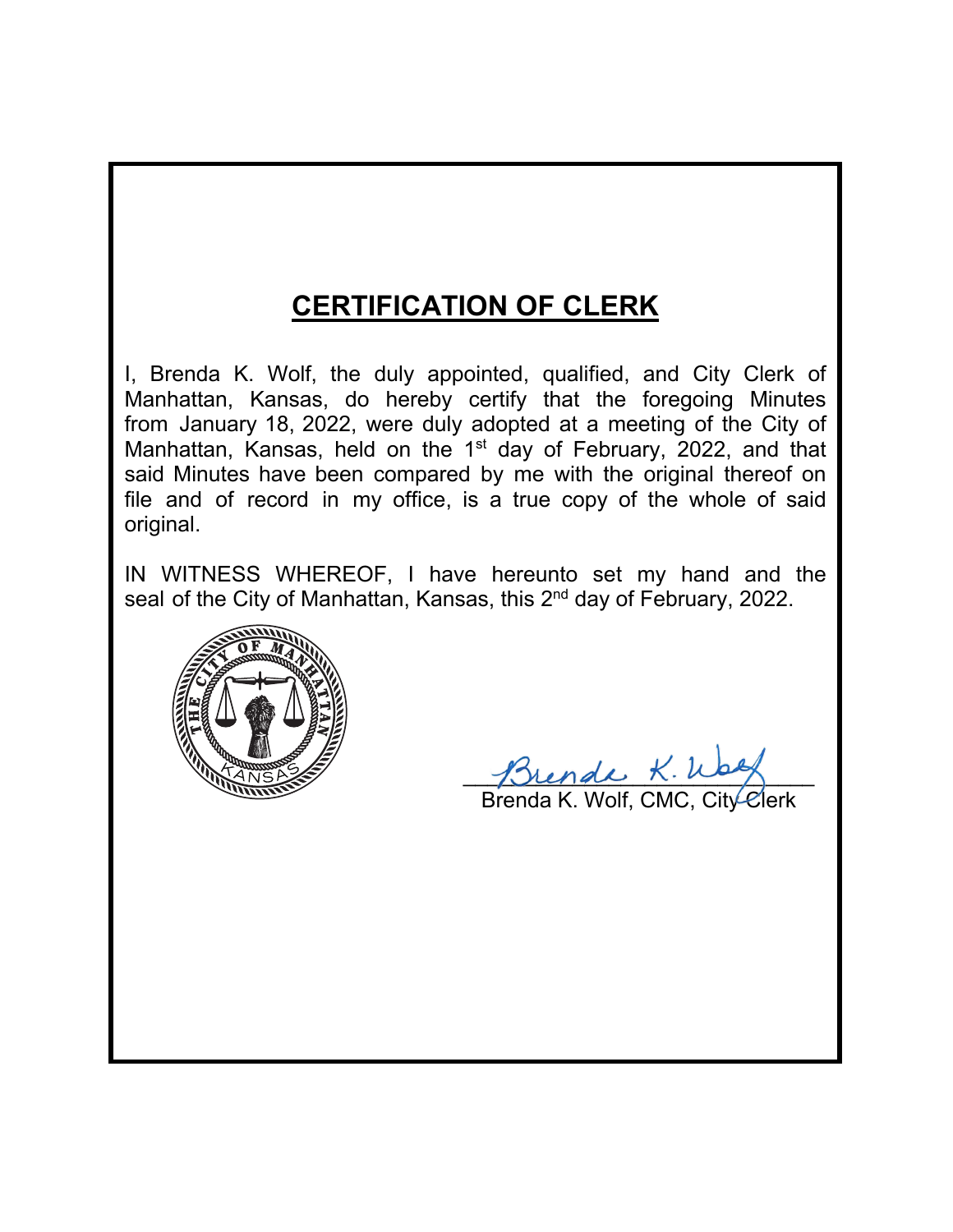

# *MINUTES CITY COMMISSION MEETING TUESDAY, JANUARY 18, 2022 7:00 P.M.*

The Regular Meeting of the City Commission was held at 7:00 p.m. in the City Commission Room. Mayor Linda Morse and Commissioners Mark J. Hatesohl, Usha Reddi, Wynn Butler and John Matta were present. Also present were City Manager Ron R. Fehr, Deputy City Manager Jason Hilgers, Assistant to the City Manager Jared Wasinger, City Attorney Katharine Jackson, City Clerk Brenda K. Wolf, 5 staff, and approximately 11 interested citizens.

### PLEDGE OF ALLEGIANCE

Mayor Morse led the Commission in the Pledge of Allegiance.

## PROCLAMATION

Mayor Morse proclaimed January 2022, *National Slavery and Human Trafficking Prevention Month*. Vern Henricks, Rotary District Governor 5710; Robbin Cole, Manhattan Rotary; Memory Buffington, Konza Rotary; and Usha Reddi, Rotary Club of Community Action Against Human Trafficking (CAAHT), were present to receive the proclamation.

### PUBLIC COMMENTS

Mayor Morse opened the public comments and highlighted the process.

Brad Everett, 3875 Windmill Run Drive, Wamego, mentioned that on HBO Max, season one of "Somebody Somewhere", a new comedy series which starred and was executively produced by his sister Bridget Everett, premiered, and highlighted Manhattan, Kansas. He said it was a nice reflection of Manhattan.

Kevin Crawford mentioned he was a cigar smoker and asked the Commission to amend the no smoking ordinance for the ability to smoke indoors in a cigar club or cigar lounge.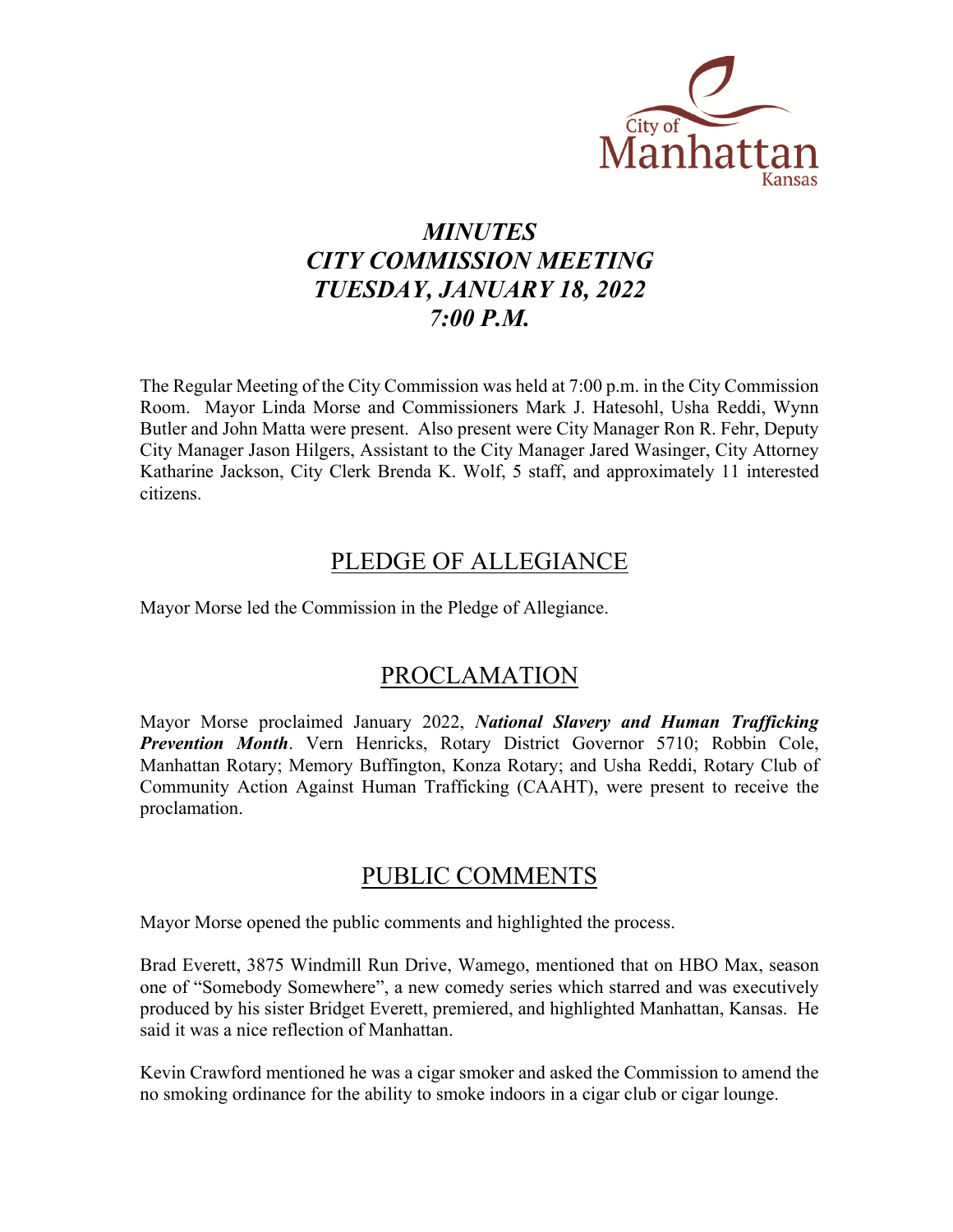# PUBLIC COMMENTS *(CONTINUED)*

Alexandrea Julian, 1530 College Avenue, (dangerous dog), suggested Manhattan should consider updating its dangerous dog ordinance with breed-neutral terminology and provided suggested changes.

Hearing no other comments, Mayor Morse closed the public comments.

# COMMISSIONER COMMENTS

Commissioner Reddi stated she watched Bridget Everett's show and that she enjoyed it. She welcomed Kansas State University students back in town. She asked the public to take more time to learn about human trafficking and mentioned there would be a summit in April about financial institutions and their role in human trafficking. She wished good luck to the Kansas City Chiefs football team in the playoff game with the Buffalo Bills on Sunday, January 23, 2022, and to the Kansas State University Wildcat men's basketball team in the Sunflower Showdown game against the Kansas Jayhawks on Saturday, January 22, 2022.

Mayor Morse recognized and congratulated the Kansas State Football team them on their TaxAct Texas Bowl game win on January 4, 2022, against the Louisiana State University (LSU) Tigers. She stated that Riley County Police Department Director Dennis Butler's last day will be January 31, 2022, and appreciated his leadership, service and dedication. She mentioned that the public can order through the federal website [covidtests.gov f](https://www.covidtests.gov/)our free at-home COVID-19 test kits.

## CONSENT AGENDA

(\* denotes those items discussed)

#### **MINUTES - JANUARY 4, 2022 - 5:25 SPECIAL MEETING**

The Commission approved the minutes of the Special City Commission Meeting held Tuesday, January 4, 2022, at 5:25 p.m.

#### **MINUTES - JANUARY 4, 2022 - 5:30 SPECIAL MEETING**

The Commission approved the minutes of the Special City Commission Meeting held on Tuesday, January 4, 2022, at 5:30 p.m.

#### **CLAIMS REGISTER NOS. 2990 AND 2991**

The Commission approved Claims Register Nos. 2990 and 2991 authorizing and approving the payment of claims from December 29, 2021 – January 11, 2022, in the amount of \$3,375,161.67 and \$3,126,823.19, respectively.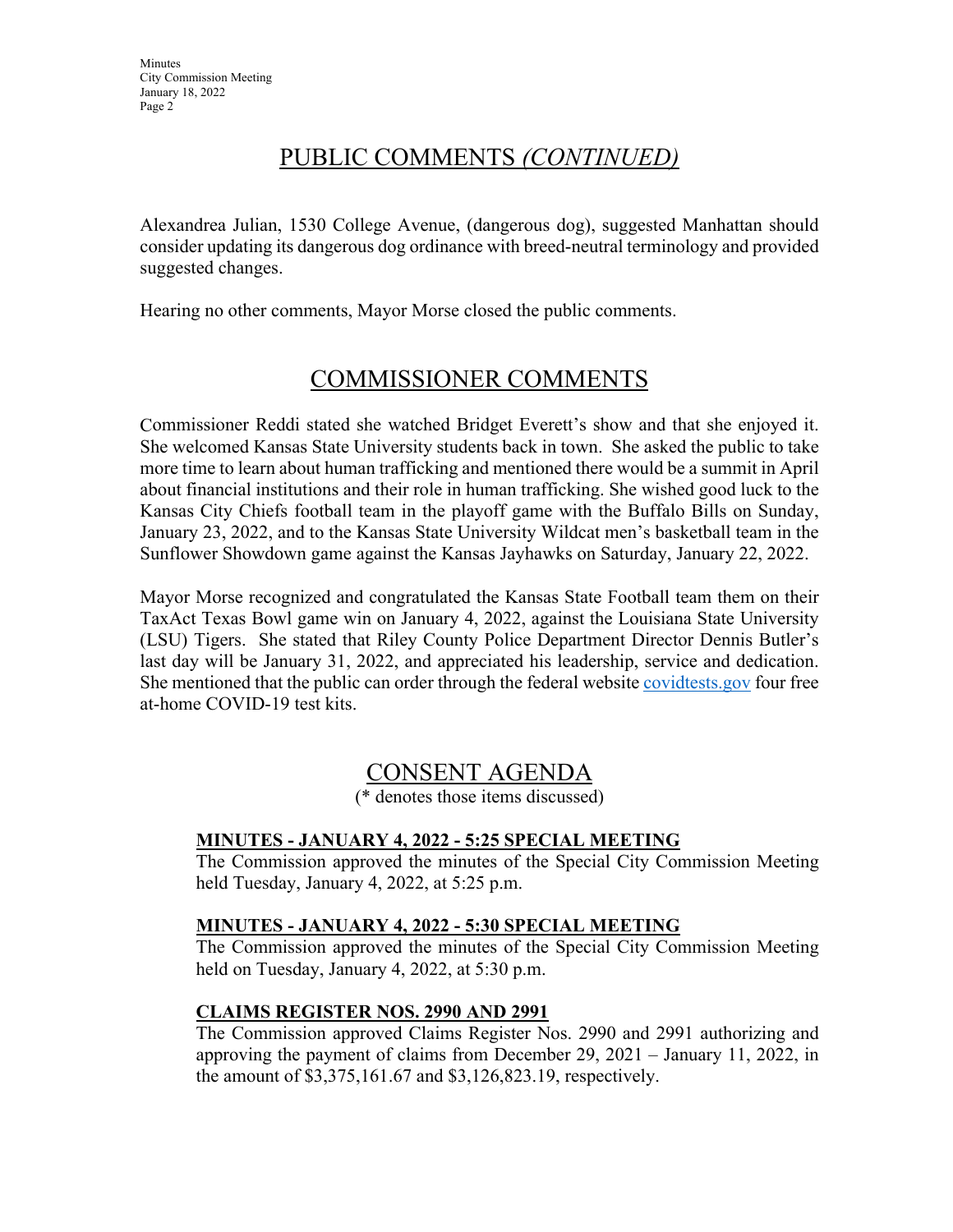**Minutes** City Commission Meeting January 18, 2022 Page 3

### CONSENT AGENDA (*CONTINUED*)

#### **LICENSES**

The Commission approved a *Merchant Guard Agency License* for calendar year 2022 for American Guard Services, Inc., 1125 W. 190<sup>th</sup> Street, Los Angeles, California; a *Tree Maintenance License* for calendar year 2022 for Native Tree Works, LLC, 8840 Norlin Road, Randolph; and Two Big Feet Tree Pruning & Removal LLC, 1734 Kings Road; an annual *Cereal Malt Beverages Off-Premises License* for Kwik Shop #350733, 1337 Anderson Avenue; and Wildcat Fitness & Fun, 800 Anneberg Circle; and an annual *Cereal Malt Beverages On-Premises License* for The Village Geek, 105 North 3<sup>rd</sup> Street.

#### **SET PUBLIC HEARING DATE – SPECIAL ASSESSMENTS**

The Commission set February 1, 2022, as the date to hold a public hearing levying special assessments against the following benefiting property in nine (9) public improvement districts: *1100 Block Between Ratone Street & Bertrand Street Alley – Street (ST1712); Cumberland Road – Street (ST1710); The Hartford Addition/The Hartford Addition, Unit Two – Design Only – Sanitary Sewer (SS1622), Street (ST1609) and Water (WA1618); 17th Street & Houston Street – Sanitary Sewer (SS1204); and The Ames Addition – Sanitary Sewer (SS1804), Street (ST1805), and Water (WA1805).*

#### **FIRST READING – KDHE LOAN AGREEMENT – WATER TREATMENT PLANT LIME SLUDGE LAGOON IMPROVEMENTS (WA1907)**

The Commission approved the first reading of an ordinance authorizing the execution of a loan agreement between the City of Manhattan and the Kansas Department of Health and Environment (KDHE) for Water Treatment Plant Lime Sludge Lagoon Improvements Project (WA1907).

#### \* **SELECTION COMMITTEE RECOMMENDATION/NEGOTIATE AGREEMENT – ADA SELF EVALUATION TRANSITION PLAN**

Ron Fehr, City Manager; Jared Wasinger, Assistant to the City Manager; and Jason Hilgers, Deputy City Manager, answered questions from the Commission and provided additional information.

The Commission approved the selection committee's recommendation of Kimley-Horn and Associates, Inc., of Fort Worth, Texas, and authorized City Administration to negotiate an agreement for future consideration by the City Commission to conduct an Americans with Disability Act (ADA) Self-Evaluation and Transition Plan Update for the City of Manhattan.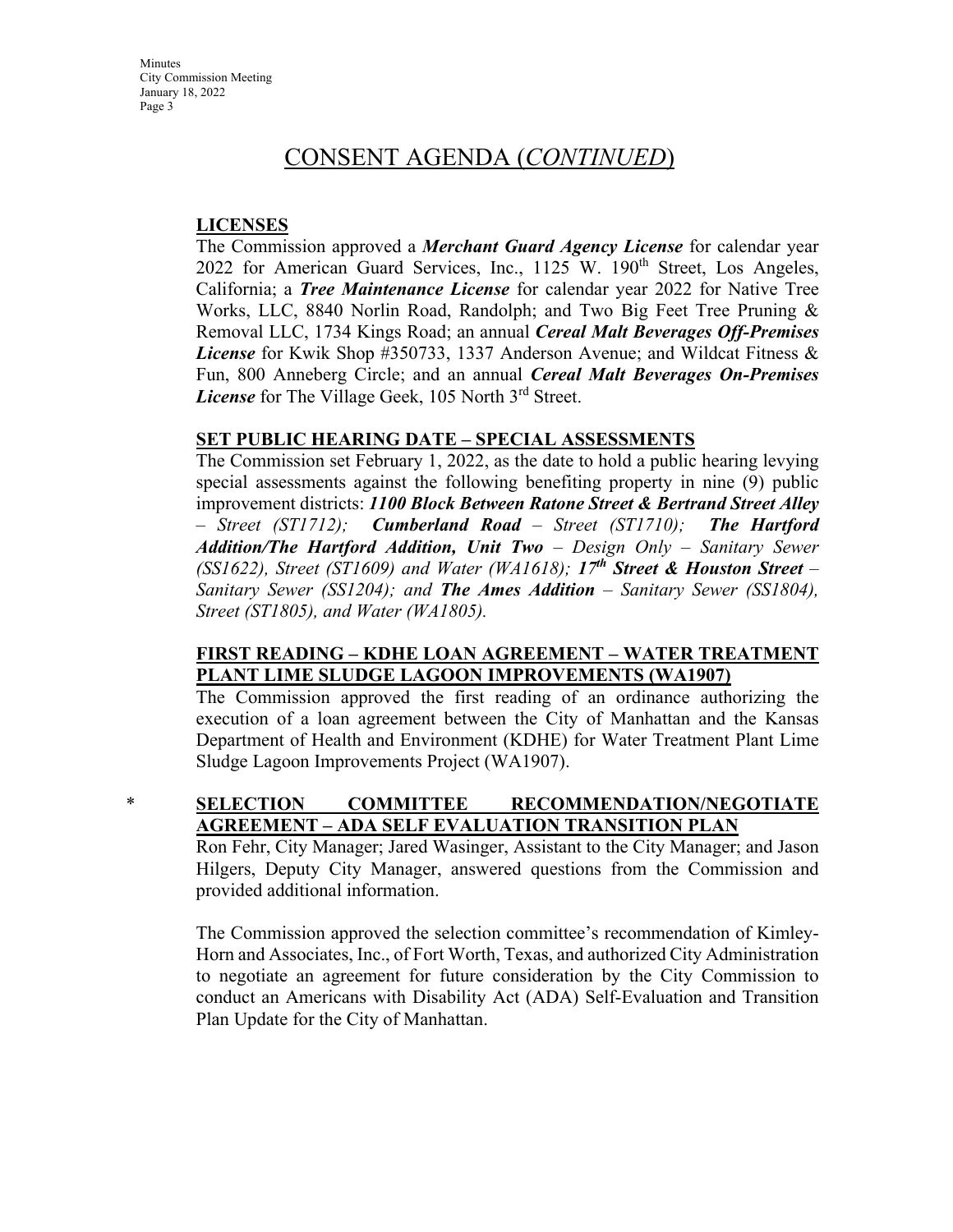# CONSENT AGENDA (*CONTINUED*)

#### **CITY-STATE AGREEMENT – KDOT – US 24/LEVEE DRIVE INTERSECTION IMPROVEMENTS (ST2101)**

The Commission authorized the Mayor and City Clerk to execute the City-State Agreement with the Kansas Department of Transportation (KDOT) for the US 24/Levee Drive Intersection Improvements Project (ST2101).

#### **AGREEMENT – USE OF CITY'S PUBLIC PARKING LOT – SALVATION ARMY**

The Commission authorized the Mayor and City Clerk to execute an agreement with The Salvation Army for use of the City's public parking lot at the southeast quadrant of North Fourth Street and Leavenworth Street at the Manhattan Town Center Mall on the fourth Tuesday of every month from January through November in 2022.

#### **AGREEMENT – AUTOMOBILE RENTAL CONCESSION LEASE AGREEMENTS – EAN HOLDINGS**

The Commission authorized the Mayor and City Clerk to execute automobile rental concession lease agreements with EAN Holdings.

#### **AGREEMENT – AUTOMOBILE RENTAL CONCESSION LEASE AGREEMENTS – LAG RENTALS**

The Commission authorized the Mayor and City Clerk to execute automobile rental concession lease agreements with LAG Rentals.

#### **BOARD APPOINTMENTS**

The Commission approved appointments by Mayor Morse to various boards and committees of the City.

#### *Flint Hills Area Transportation Agency Board*

Appointment of Usha Reddi, 1801 Westbank Way, to fill the Manhattan City Commissioner Permanent position (formerly held by Commissioner Aaron Estabrook).

Re-appointment of Linda Morse, 2118 Spain Drive, to the Manhattan City Commissioner Alternate position.

#### *Flint Hills Metropolitan Planning Organization (MPO) Policy Board*

Appointment of Usha Reddi, 1801 Westbank Way, to fill the Manhattan City Commissioner Permanent position (formerly held by Commissioner Aaron Estabrook).

Re-appointment of Linda Morse, 2118 Spain Drive, to the Manhattan City Commissioner Alternate position.